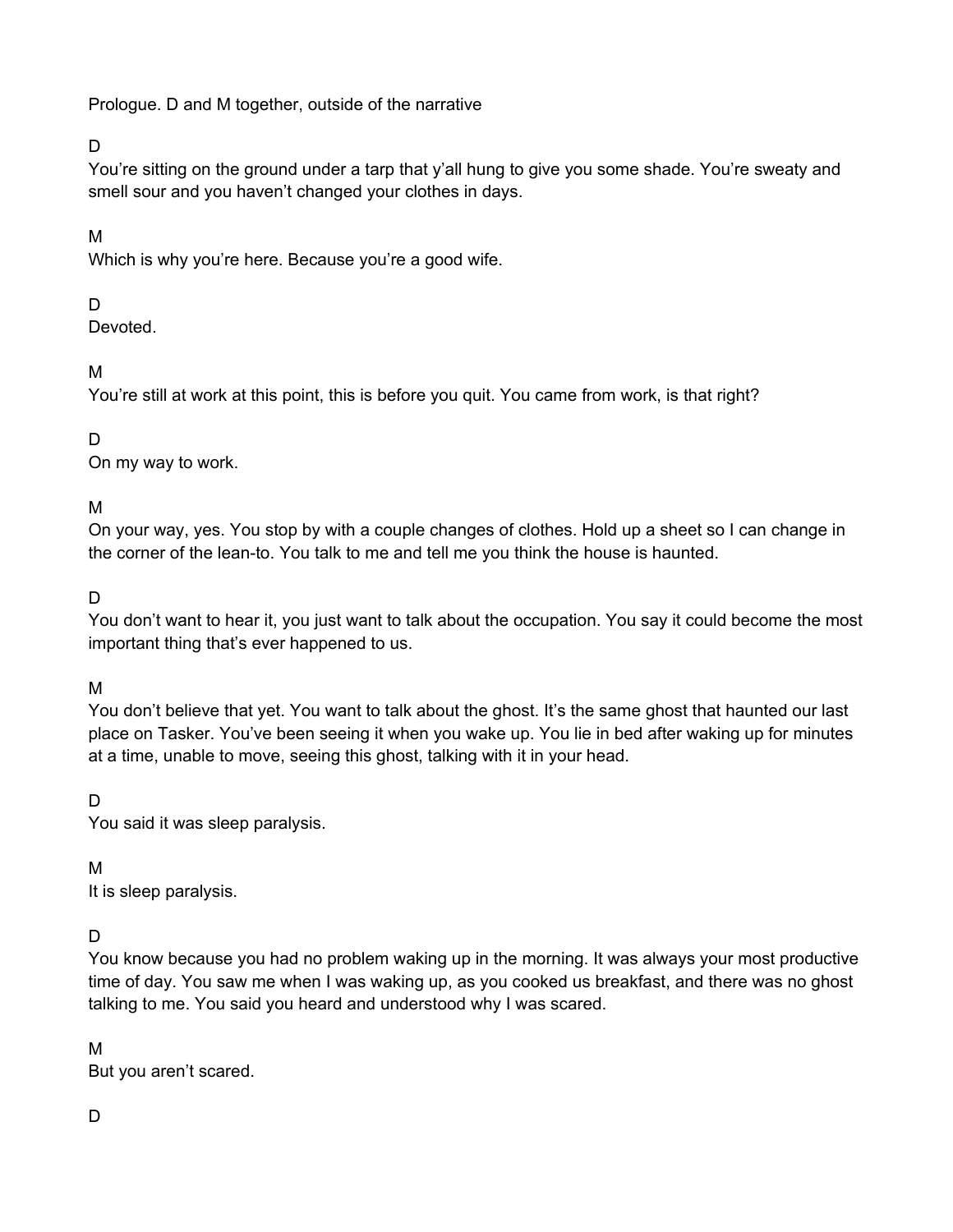I wasn't, because it wasn't an evil ghost. You finished changing and you complained about the way the protest was going. You said it was inefficient, and, what was the word you used?

### M

Liminal and liberal.

# D

But you mixed them up, said libinal.

### M

Libidinal.

# D

Libidinal! Nothing was happening other than slogans being shouted. No one was crossing police barricades, no one was blocking the streets. There weren't enough reporters for it to be effective propaganda. You were angry.

# M

You tell me to be patient.

### D

That was never your strong suit.

### M

You tell me that people were paying attention. You are right.

# D

Not the press, though. You'd caught the attention of the militias. There'd been a bomb threat.

M

You are really scared about that.

D

But you said you'd gotten a bomb threat during every event that you've organized, and it'd never materialized.

### M

It is a bright morning. Some people are shouting slogans.

# D

A white man with dreadlocks was playing on a drum.

### M

A few police officers are standing in a clump talking with each other. At ease, bored.

### D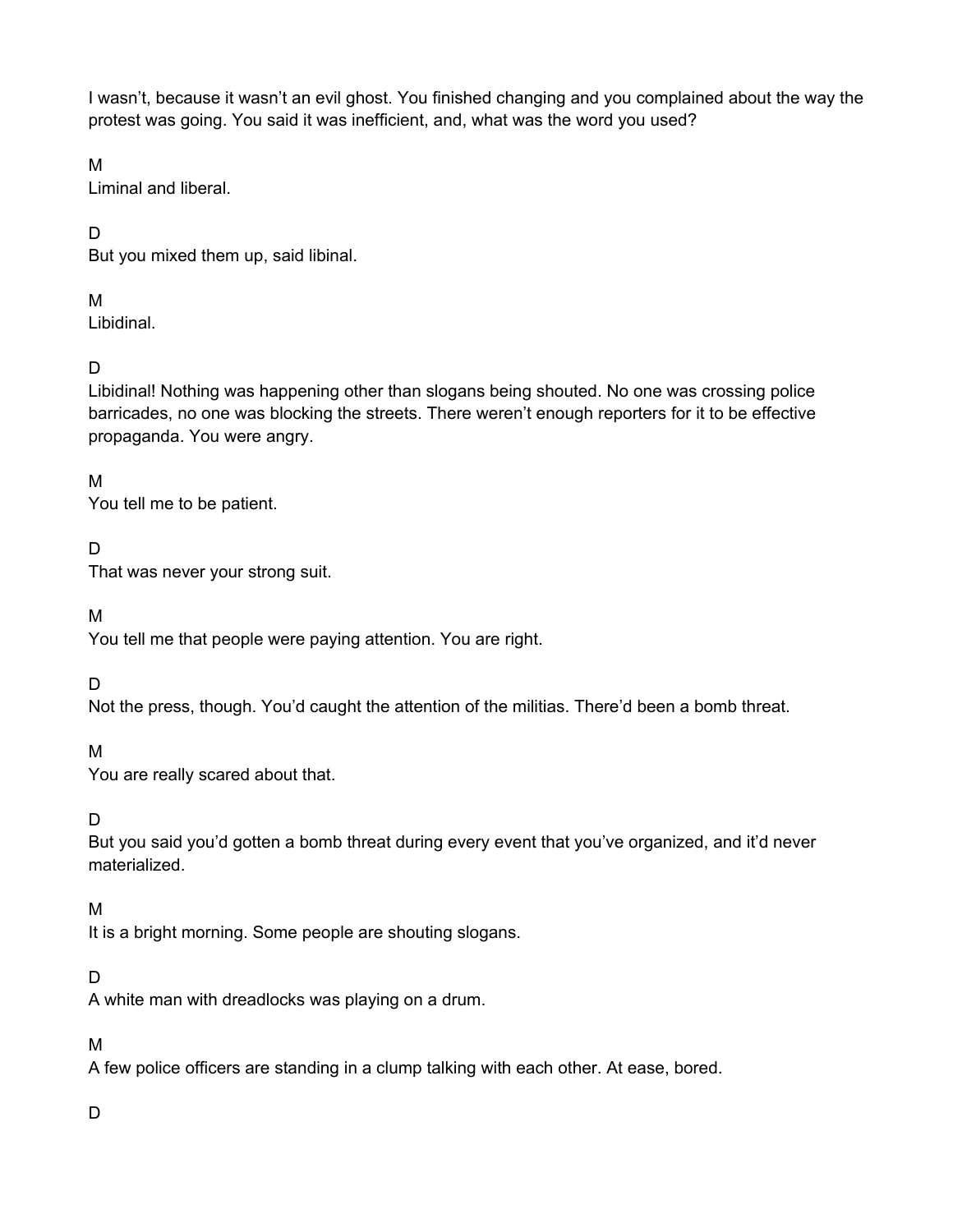One of them lit a cigarette, another told him to put it out, they were on duty.

### M

You are tucking the tag into the back of my shirt. You say, "Don't worry, there will be time for chaos."

# D

You exploded. There was a shrapnel bomb in a car by the park.

# M

I don't see it.

# D<sub>1</sub>

You didn't see it. But I did. The shrapnel ripped you apart. It was so slow. Scrap metal through your cheek, a nail into your ear canal, ball bearings in your eyes. The meat of your face turned to mush and putty. You weren't there anymore.

# M

I don't see that.

# D.

Did you see me die?

### M

No. I see the flash of the explosion and it was so bright that I didn't see anything else. Just white, filling my vision. And I see my field of vision shrinking, getting smaller and smaller and smaller. Like my peripheral vision is just… poof, gone. There is nothing other than the shrinking bright.

### D

Your eyes exploded out of your sockets as your skull was crushed. One just as goop, the other mostly intact.

### M

There are figures around me. Not the activists or the police or even you. I can't see them, just feel them. They feel old. They feel like if they were to take my hand and hold it between their hands and say "it'll be ok. I know, I've been through it," I would believe them. There are so so many of them.

# D

I threw up my hands to try to get in between the shrapnel and you, but you were already dead.

# M

I can feel the wisdom of the figures buzz in my chest like a subwoofer at a rock concert. They are offering that wisdom to me. They have been waiting to give it to me for many many years. They've been waiting to take me for my entire life.

# $\mathsf{D}$

What were you thinking?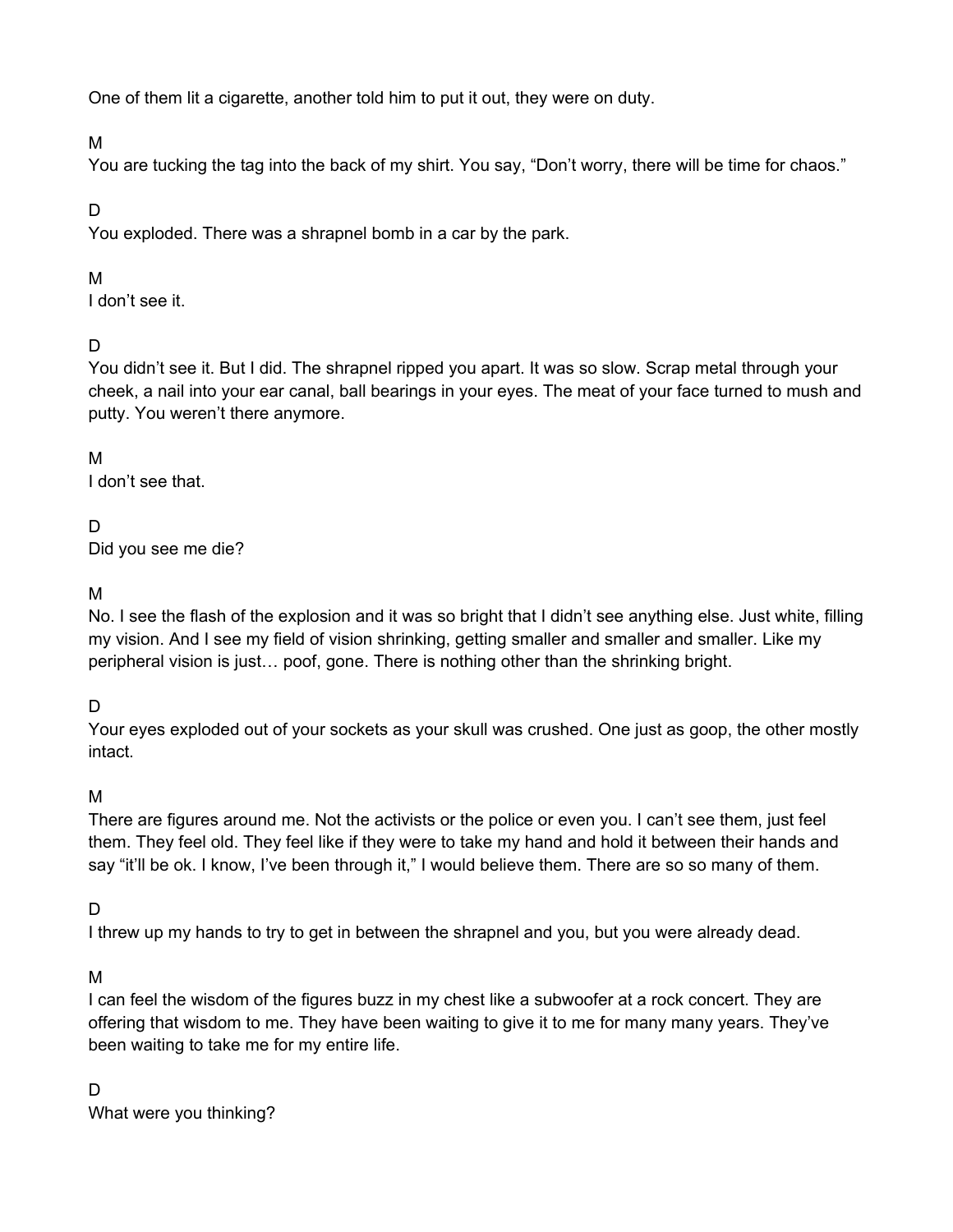### M

I'm not ready. Not yet. What are you thinking?

# D

Not her, take me. Do you think they listened to you?

# M

I think they listen to you. You need me.

# D

I think they listened to you, the world needed you.

### M

...Past tense.

# $\mathsf{D}$

A big piece of metal blew open your skull, and then it was a few seconds earlier. It was bright and sweaty and I was adjusting your tag.

### M

You pull me from the collar, throwing me down on the ground and behind that tree.

# D

And you survived.

### M

You survive.

D

You had a bruise on your neck for weeks.

M

It is a reminder of your love.

D

Why didn't you tell me about the white light and the figures?

### M

That bomb changes everything in the entire world. There are more important things to figure out. I'll go back there anyway.

### D

You were embarrassed about it, too, I think.

### M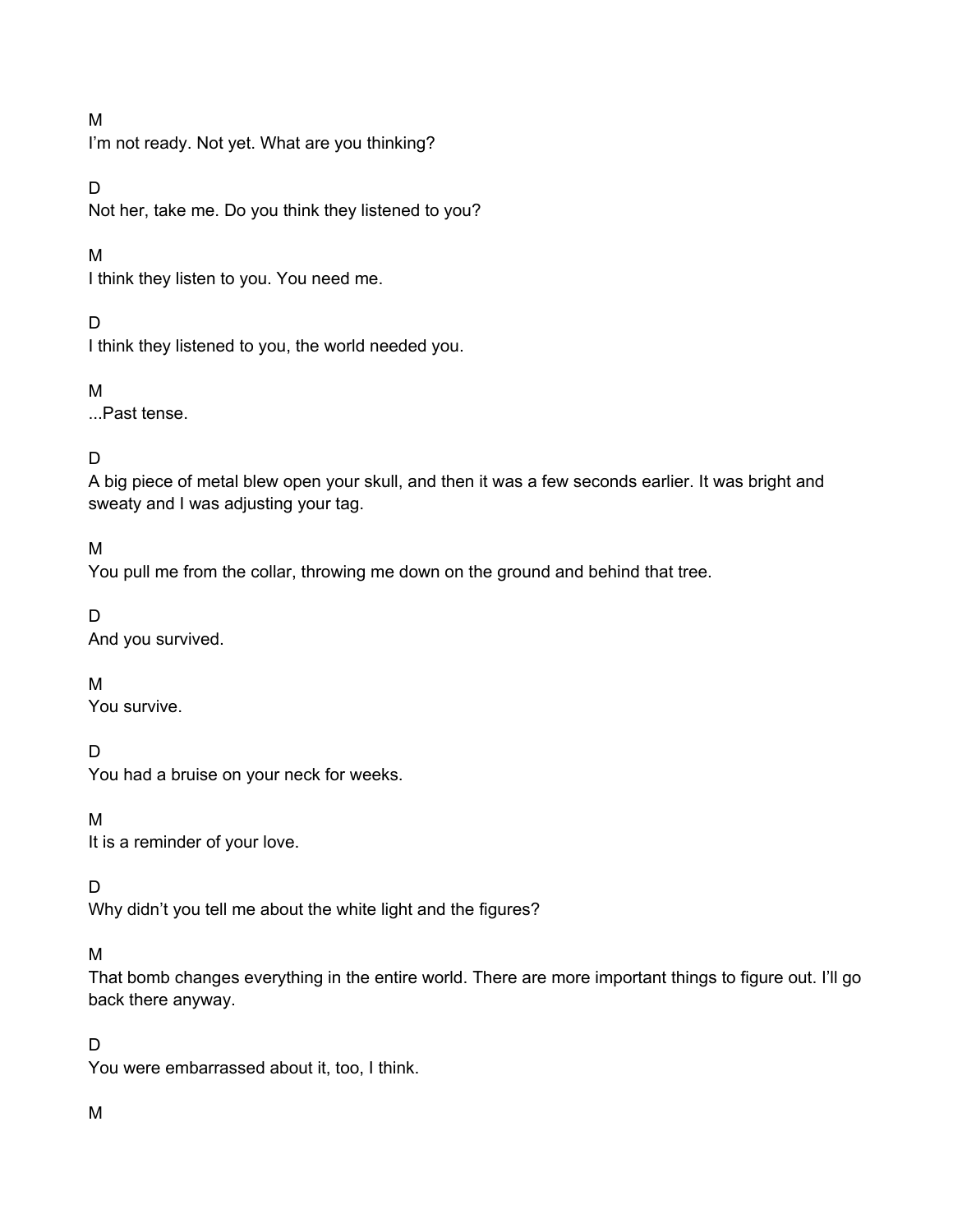Maybe. Maybe I don't have a vocabulary for it.

# D

Maybe you didn't want to believe that you were mortal.

# M

I don't think that's it at all. That's not it at all.

# D

Maybe.

# M

You are so scared afterwards. We both almost die. You are so scared and you need me. I don't want to take space away from you.

# D

Come on M, it wouldn't have… I always said I want you to have your own-

### M

It's ok, we don't have to have the argument again. We both understand each other.

### D

Yeah, we do.

### Silence.

D God, I missed talking with you.

### XXXXXXX

The night after the first explosion. M and D at home.

### M

Shh darling, it's ok. It's gonna be ok.

### D

No…

### M

Just listen to me, just listen. It's going to be ok. It'll take time, but if we're patient and careful, they won't be here anymore. We'll take the world away from them. And if they survive the war, they'll die without power or ceremony. They'll die or they'll get dementia and get locked away, or they'll be rounded up in the night and taken away into some lovely castle in the clouds. But you won't have to be around them anymore.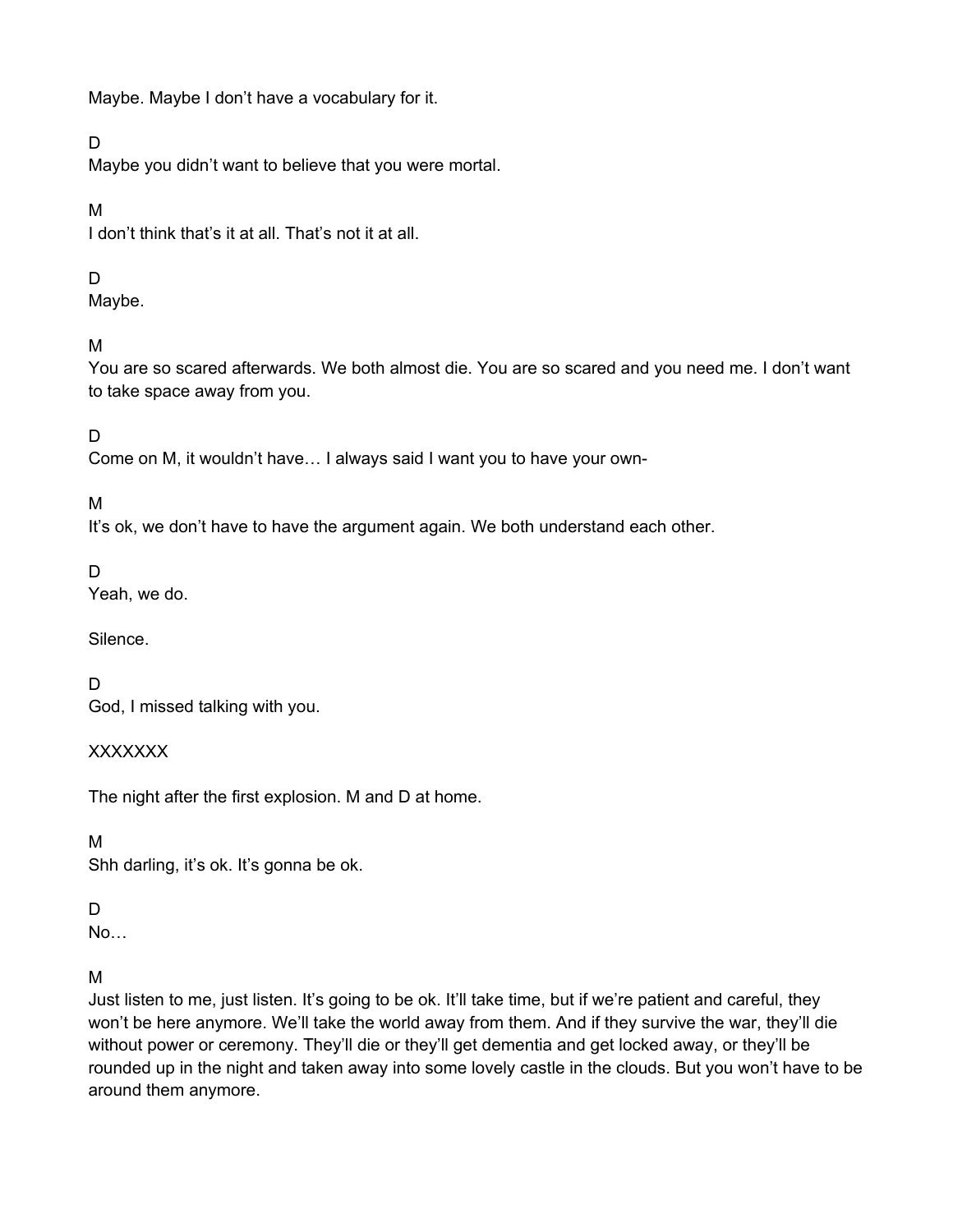# D

I just want…

### M

I know. This is gonna be our world soon. It's gonna belong to us. It won't be till we're old, and till we're ugly. We'll be scary old crones, wrinkly, warts, scaring the neighborhood kids, growing herbs and pot in our backyard plots, defending our house with shotguns and witchcraft. We'll be ugly hags, and we'll be bitter, and we will have lived a long, spiteful life. In spite of everyone else. To spite everyone else. And then we'll wake up one morning, and realize that something has changed. That overnight, the air has gotten thinner and cleaner. And all those shitty shitty people, all those sanctimonious heartless old pieces of shit, those people who never let us forget that they used to control us, they'll be gone. They'll have disappeared into air. And the world will belong to us. And to our odd monstrous adopted children. And their odd monstrous adopted children. It'll just be us left. Just freaks and faggots.

# D

They won't all just die on their own. There are too many, they're too young, they're everywhere.

# M

It wouldn't happen all at once. And it wouldn't happen peacefully. But all of their fake-sinless blood will return to the earth and the sea. And one day it'll be over and we'll be the only ones left. Then, then I'll let you die. And not a day before then, you hear me?

D, crying, nods.

# M

You're gonna be a fantastic spiteful old hag. We both will. We can put curses on the neighborhood boys. Right? That's something we can be. That's something that we can become. We can look forward to that.

# D

Don't go back out there tomorrow.

### M

I have to, babe. I have to go out there tonight. This is the start of something really big. That bomb killed people. That's leftist blood shed. Unprovoked. Peaceful. I heard someone got it on film. This is the first time we've had the public's sympathy. We gotta capitalize now, immediately. A show of strength. The dead would have wanted it this way. When I die, babe, torch a CVS as my funeral pyre.

### D

Don't die, though.

### M

No intention of it.

# D

Don't go tonight. Stay with me tonight. I already saw you dead today.